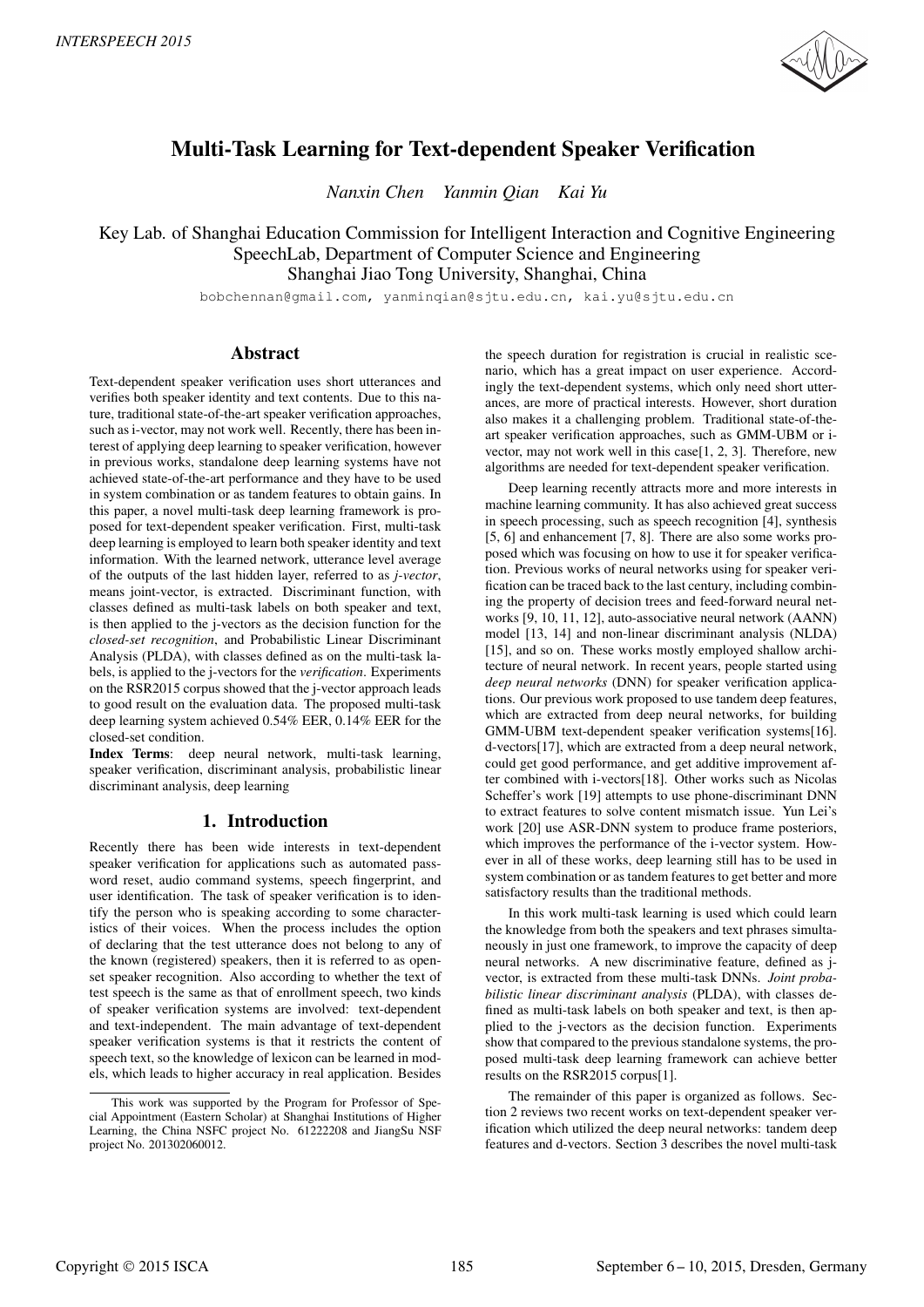learning method in details. Section 4 gives the experimental results, comparison and detailed analysis. The whole work is summarized in Section 5.

# 2. Deep Learning for Text-Dependent Speaker Verification

In this section two recent works on text-dependent speaker verification using deep neural networks are reviewed: tandem deep features and d-vectors.

#### 2.1. Tandem deep features

Tandem deep features, which is proposed in our previous work [16], utilized the deep neural network as a feature extractor for speaker verification. In this approach raw spectral features are spanned in a context window (e.g. 11 frames, 5 frames on each side) and fed into a refined deep neural network to generate new features. Once the network is trained, the outputs from the hidden layers are utilized as high-level features, optionally combined with the original spectral features, to build GMM-UBM speaker verification systems. Three different deep features are proposed in that work, including RBM, speaker-discriminant or phone-discriminant neural network based features. All of them get significant improvements individually when compare to the spectral feature based systems. Moreover after feature combination, better performance can be obtained.

## 2.2. d-vectors

Motivated by the powerful acoustic modelling capability and great success of deep neural networks in speech recognition[4], some researchers proposed to use DNN for speaker identification directly. Different from the above described method which uses a DNN to extract deep features [21, 16], here people extract the speaker identity representations directly from a neural network, which is similar as the i-vector idea. In Google's previous work, a DNN is trained to map frame-level features in a given context to the corresponding speaker identity target. During enrollment, the speaker model is computed as the average of outputs derived from the last DNN hidden layer, which are defined as a deep vector or "d-vector"[17]. In the evaluation phase, decisions are made according to the (cosine) distance between the target d-vector and the test d-vector, which is similar as the normal i-vector speaker verification systems.

# 3. Multi-Task Deep Learning for Text-Dependent Speaker Verification

A new multi-task deep learning model is introduced in this section, including training, enrollment and test process.

#### 3.1. Multi-Task Learning of Deep Neural Network

The intuition behind this multi-task training process is that directly recognizing speaker seems to be hard but in reality different speakers have their own style on each syllable or word. Thus the optimization towards text targets, for instance, phonediscriminant or phrase-discriminant, gives some hints to recognize speakers as well. When DNN is used, with the huge number of parameters in neural network, the DNN model can be learned together to discriminate both texts and speakers. This is the same idea as multi-task learning.

As shown in Fig 1, for simplicity the sum of the two original loss function  $C_1(\boldsymbol{y}_1, \boldsymbol{y}_1^{'}), C_2(\boldsymbol{y}_2, \boldsymbol{y}_2^{'})$  is used as the total loss



Figure 1: Multi-task Deep Learning for Text Dependent Speaker Verification

function:

$$
C([y_1, y_2], [y_1', y_2']) = C_1(y_1, y_1') + C_2(y_2, y_2') \quad (1)
$$

where  $C_1$ ,  $C_2$  are two cross-entropy criteria for speakers and texts. *y*1, *y*<sup>2</sup> indicate the true labels for speakers and texts individually, while  $y_1$ <sup>'</sup>,  $y_2$ <sup>'</sup> are the outputs of the two targets respectively. According to the linearity of the gradient, the gradient of each parameter can be calculated respectively, and new parameters on common layers can be updated by the gradient from the sum of two loss functions. The learning rate is reduced when the classify accuracy of the two tasks does not get improvement either. Multi-task learning avoids over-fitting for DNN training, and enhances the functionality of DNN nodes.

Once the multi-task neural network training process is done, both of the output layers are removed, and the rest of the neural network (common hidden layers) is used to extract the speaker-text joint representation (just using the outputs of the last hidden layer). The average of these outputs in the same audio is defined as *j-vectors* (joint vector) for that audio in this paper. Then the new proposed j-vectors could be utilized similarly as the d-vectors[17].

#### 3.2. Register and Verification

j-vectors, as more discriminative and compact representation, can use several different back-end classifications, such as cosine similarity, linear discriminant analysis (LDA) [22, 23], and probabilistic linear discriminant analysis (PLDA) [24, 25]. Previous work on d-vector [17] only used cosine similarity for verification, however other classifiers are investigated here in detail. The following experiments show that joint discriminant function and PLDA give much better results than cosine similarity metric which was utilized in d-vector approach.

## *3.2.1. Joint Gaussian Discriminant Function*

Linear discriminant analysis (LDA) [22, 23] provides good generalization capability even with limited number of training samples. One of the advantages of this model is that LDA attempts to define new special axes that minimize the intra-class variance caused by channel effects, and to maximize the variance between classes. Due to these reasons it was used on many tasks relate to speaker recognition [23, 26]. It assumes that each class density can be modelled as a multivariate gaussian:

$$
\mathcal{N}(\mathbf{x}|\boldsymbol{\mu}_k, \boldsymbol{\Sigma}_k) = \frac{1}{(2\pi)^{\frac{p}{2}} |\boldsymbol{\Sigma}_k|^{\frac{1}{2}}} e^{-\frac{1}{2}(\mathbf{x} - \boldsymbol{\mu}_k)^{\top} \boldsymbol{\Sigma}_k^{-1}(\mathbf{x} - \boldsymbol{\mu}_k)}
$$
(2)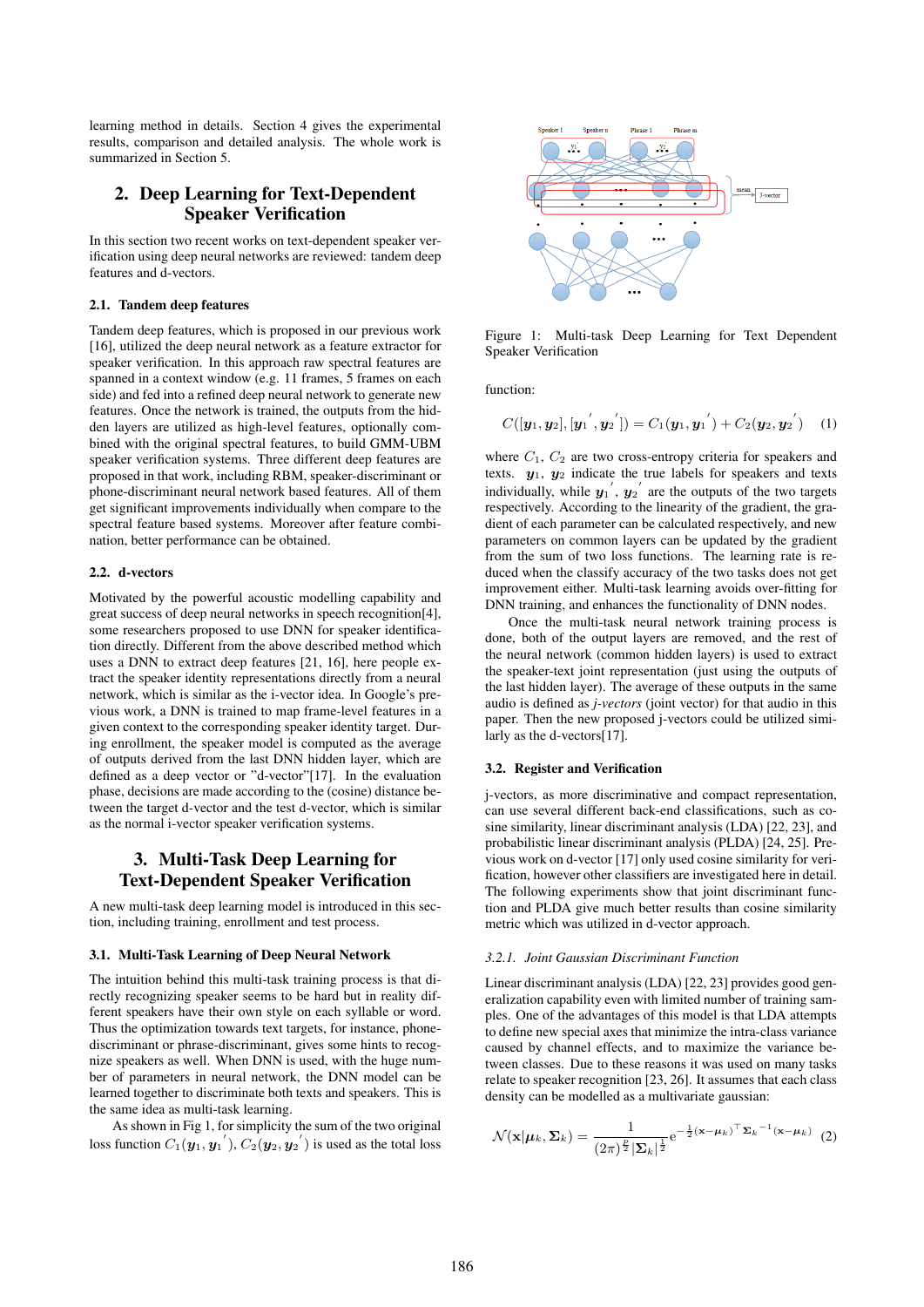where  $\Sigma_k$  and  $\mu_k$  is the covariance and mean for class *k*, *p* is the dimension of the vector. LDA model assumes  $\Sigma_k = \Sigma$ ,  $\forall k$ .

Our experiments show that the outputs of the multi-task learning network has strong discriminant property. The transformation matrix *w* is estimated by the development data. The estimation of transformation matrix *w* in LDA does not leads to improvement. So without the consideration of *w*, according to the linear discriminant function analysis, the discriminant function for class *k* could be wrote as

$$
df_k(\mathbf{x}) = -\frac{1}{2} \times (\mathbf{x} - \boldsymbol{\mu}_k)^{\top} \boldsymbol{\Sigma}^{-1} (\mathbf{x} - \boldsymbol{\mu}_k)
$$
 (3)

For the closed-set case, the equation can be expanded and the first term  $\mathbf{x}$   $\mathbf{\Sigma}\mathbf{x}$  gets the same value of all classes. The rest terms could write as the linear expression (GDF):

$$
\mathrm{df}_{k}'(\mathbf{x}) = (\mathbf{\Sigma}^{-1}\boldsymbol{\mu}_{k})\mathbf{x} + (-\frac{1}{2}\boldsymbol{\mu}_{k}^{\top}\mathbf{\Sigma}^{-1}\boldsymbol{\mu}_{k})
$$
(4)

And the probability could be estimated by Bayes theorem. Here an important characteristics is to define the class as the multitask class considering both speaker and text phrase information, similar to multi-task learning of deep neural networks.

### *3.2.2. Probabilistic Linear Discriminant Analysis*

LDA uses gaussian mixture model, which can be regarded as a latent variable model where the observed node **x** represents the example and the latent variable  $\mu_k$  is the center of a mixture component representing class *k*. The class-conditional distribution is  $P(\mathbf{x}|k) = \mathcal{N}(\mathbf{x}|\boldsymbol{\mu}_k, \boldsymbol{\phi})$  where  $\boldsymbol{\phi}$  is shared by all classes. PLDA[24, 25] propose to make the latent variable prior continuous. Particularly, to enable efficient inference and closed-form training, a Gaussian prior is imposed:  $P(\mu_k) = \mathcal{N}(\mu_k|m, \phi_b)$ 

It is worth noted that, LDA or PLDA only with single speaker labels always obtain degraded performance in our experiments, and hence they are not discussed further.

## 4. Experiments

In this section experiments and comparison details are given for the baselines and proposed new model.

#### 4.1. Experimental Setup and Baseline System

To evaluate and compare different systems, RSR2015 database[1] which was released by I2R, is used to evaluate the performance. The corpus contains audios recording from 300 people, which includes 143 female and 157 male speakers that are between 17 to 42 years old. The whole set is divided into background (bkg), development (dev) and evaluation (eval) subsets. All audios are recorded using three portable devices, into nine sessions. Each session contains thirty short phrases. The average duration of these audio is 3.2 seconds.

When testing, a speaker is enrolled with 3 utterances of the same phrase. The corresponding test utterances are also of the same phrase, however all utterances in a trial come from different sessions and are taken from the eval set. The task concerns on both the phrase content and speaker identification. Three different errors are taken into consideration: non-target speaker, content mismatch, and both.

The baseline system is constructed using the genderindependent GMM-UBM approach. 39-dimensional PLP features with short-term mean and variance normalization is used as the spectral features in our experiments. An energy-based Voice Activity Detection (VAD) is utilized to detect the speech

segments, and a gender-independent UBM of 512-components is trained using both bkg and dev data. In test data set there are 19052 tests for true speaker and 1548956 tests for imposture. Slightly different from our previous work in [16], which was also tested on the RSR2015 text-dependent speaker verification task, the score normalization post-processing, ZNORM [27] is applied. The EER and minDCF of the baseline system are shown in the first line of Table 1. It can be seen that the EER is relatively low compared to the text-independent tasks, which is also relative hard to improve.

Table 1: Performance of previous deep learning approaches

| Feature  | Classifier     | $EER(\%)$ | minDCF |  |
|----------|----------------|-----------|--------|--|
| PI P     | <b>GMM-UBM</b> | 0.86      | 0.048  |  |
| Tandem   |                | 0.69      | 0.037  |  |
| d-vector | Cosine Sim.    | 21.05     | 0.818  |  |

To do better comparison with previous work using deep learning, we also construct the systems using Tandem deep features which was proposed in our previous work  $[16]$ <sup>1</sup>, and the d-vectors approach which was proposed in Google's work [17].

Speaker based DNN classifiers are needed to be built in all these previous work [16, 17]. The deep models are all built with 4 hidden layers with 1024 nodes per layer, and a context window of 31 frames (15 frames on each side) 39-dim PLP is used as the neural network inputs. The bkg and dev data are used in the network training, and 194 classes (194 speakers in bkg and dev set) are used in the speaker DNN construction. The RBM pre-training is used for model initialization and SGD based back-propagation is applied in DNN training. The learning rate annealing and early stopping strategies are used in the BP processing and the DNN is fine-tuned with cross-entropy objective function , along with a L2-norm weight-decay term of coefficient 10*−*<sup>6</sup> .

#### *4.1.1. Tandem deep features*

Speaker-discriminant DNN is used in this work which show the best performance among individual deep features in our previous works [16]. For each speech frame, PCA is applied on the outputs of hidden layers and reduce the dimension to 39 dims. This deep features can be connected with the original PLP feature to form the new concatenated Tandem deep features. After the tandem deep feature extraction, the normal GMM-UBM framework is implemented. The ZNORM approach is utilized as the normal baseline described above <sup>2</sup>.

The performance of the Tandem deep features is illustrated as the second line of Table 1.

#### *4.1.2. d-vectors*

This speaker-discriminant DNN is used to extract the d-vector as Google's previous work in [17]. The accumulated outputs of the last hidden layer are taken as a new speaker representation. The outputs of the last hidden layer using standard feedforward propagation in the trained DNN, are accumulated with L2-normalization to form d-vector. The final d-vector representation of the speaker *s* is derived by averaging all d-vectors corresponding from the utterances of the same speaker *s*. In test

<sup>&</sup>lt;sup>1</sup>Based on conclusion in our previous work [16] which shows speaker-discriminant feature gets the best position, we just built the system using speaker-discriminant tandem deep features.

<sup>2</sup>Less hidden layers and less gaussian mixtures are used here compared to our work in [16]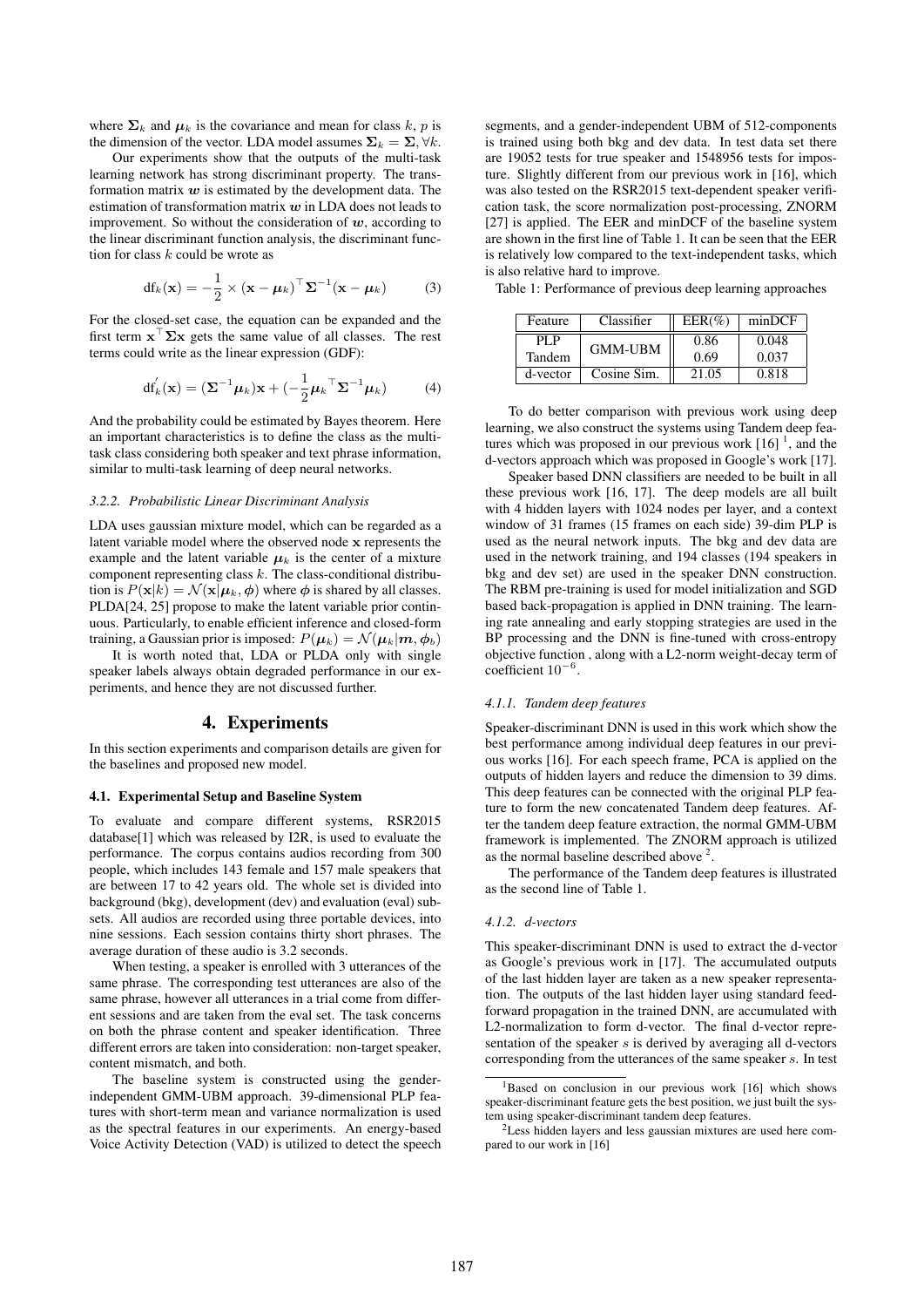period d-vector is extracted from the test utterance, and the verification decision is made according to the cosine similarity as the work in [17].

The performance of the d-vectors is illustrated as the last line of Table 1. In this RSR2015 task, very bad performance is observed by using the d-vector with cosine similarity directly.

#### 4.2. Evaluation of j-vectors

For our newly proposed multi-task learning of deep neural network, DNN are built with 4 hidden layers and 1024 nodes in each layer. Most of the training configurations are the same as the previous descriptions in baseline. After the multi-task DNN training, the j-vectors are extracted from the outputs of the last hidden layer as described in Section 3.

The PLDA model is then trained using the j-vectors. The class defined in the PLDA is the multi-task label on both the speaker and text. For each test audio the j-vectors are extracted using the same steps and then the log likelihood from PLDA algorithm is used to distinguish among different models. The with-in class covariance smoothing parameter  $3$  is set to 0.75 and then the PLDA model is estimated with 20 iterations. For easy comparison, the normal cosine similarity based decision function is also used. Besides the proposed multi-task learned deep neural network, other neural networks are also investigated here, including deep Restricted Boltzmann machine (denoted as r-vector), and speaker-discriminant deep neural network (just the d-vector system). Similarly the discriminant function utilized systems are also constructed.

The performance comparison is presented in Table 2. Here GDF indicates gaussian discriminant function, as mentioned in section 3.2.1. Obviously j-vectors are superior than the r-vector or d-vector extracted from other neural networks, no matter which classifier is used in the system construction. A significant improvement is obtained when using the GDF or PLDA instead of the cosine similarity in all types of vectors, especially within our proposed novel j-vectors framework. The Detection error trade-off (DET) curve is illustrated in figure 2 while only non-target speakers are considered as impostor.



Figure 2: DET curves for RSR2015 Part I evaluation set. In all trials, target and impostor speaker pronoun the correct text

Table 2: Performance for different deep learning systems

| Feature          | Classifier  | EER   | minDCF |  |
|------------------|-------------|-------|--------|--|
| r-vector         | Cosine Sim. | 17.43 | 0.684  |  |
|                  | Joint GDF   | 0.80  | 0.037  |  |
|                  | Joint PLDA  | 1.47  | 0.065  |  |
| d-vector         | Cosine Sim. | 21.05 | 0.818  |  |
|                  | Joint GDF   | 0.71  | 0.033  |  |
|                  | Joint PLDA  | 1.62  | 0.070  |  |
| <i>i</i> -vector | Cosine Sim. | 9.85  | 0.466  |  |
|                  | Joint GDF   | 0.14  | 0.007  |  |
|                  | Joint PLDA  | 0.54  | 0.027  |  |

To further demonstrate the superiority of the j-vectors, we also do some testing with the utterances from the unseen speakers, which means that there are some impostor speakers nonexisting during the enrollment. To imitate this situation, a portion ( e.g.  $\frac{1}{3}$  and  $\frac{1}{5}$ ) of the enroll speakers is removed. Then we still test whether test segments of these removed speakers matches other enroll speakers. So the speakers in the removing part are unseen in the enrollment, but tested on the test process (using other models). The same evaluation process is implemented as before.

The results in this condition are illustrated in Table 3. In all the cases, the proposed j-vector obtained the best performance. Although there is a slightly performance decline when compared to the results in Table 2 when using gaussian discriminant function (GDF), the j-vector with these model is still much better than the baseline systems. These experiments also demonstrate the generalization of the proposed j-vectors.

Table 3: Performance under unseen speakers conditions

| Unseen Speakers Ratio |             | /5    |        | 1/3        |        |
|-----------------------|-------------|-------|--------|------------|--------|
| Feature               | Classifier  | EER   | minDCF | <b>EER</b> | minDCF |
| r-vector              | Cosine Sim. | 20.68 | 0.820  | 20.71      | 0.818  |
|                       | Joint GDF   | 1.33  | 0.062  | 1.63       | 0.076  |
|                       | Joint PLDA  | 1.42  | 0.066  | 1.65       | 0.073  |
| d-vector              | Cosine Sim. | 15.75 | 0.644  | 15.75      | 0.654  |
|                       | Joint GDF   | 1.43  | 0.063  | 1.78       | 0.079  |
|                       | Joint PLDA  | 1.56  | 0.063  | 1.65       | 0.067  |
| <i>i</i> -vector      | Cosine Sim. | 9.65  | 0.463  | 9.64       | 0.464  |
|                       | Joint GDF   | 0.47  | 0.033  | 0.58       | 0.050  |
|                       | Joint PLDA  | 0.50  | 0.022  | 0.50       | 0.024  |

## 5. Conclusion

This paper proposed a novel framework using deep learning technology for text-dependent speaker verification. A multitask deep learning framework is described for extracting useful knowledge from multi-level. First, multi-task deep learning is employed to learn both speaker identity and text information. With the learned network, utterance level average of the outputs of the last hidden layer, referred as *j-vector*, are extracted. Finally gaussian discriminant function (GDF) or probabilistic linear discriminant analysis (PLDA) is applied to the j-vectors as the decision function with the joint classes defined as multi-task labels on both the speaker and text. Experiments show that our proposed j-vector approach gets a large improvement compared to the other recently proposed deep learning approaches, such as d-vectors and tandem deep features, in the text-dependent speaker verification. The proposed system achieves 0.54% EER in RSR2015 corpus, 0.14% EER for closed-set evaluation.

<sup>&</sup>lt;sup>3</sup>In order to get a good estimate of the within-class covariance, the production of this parameter and the between-class covariance is adding to the within-class covariance